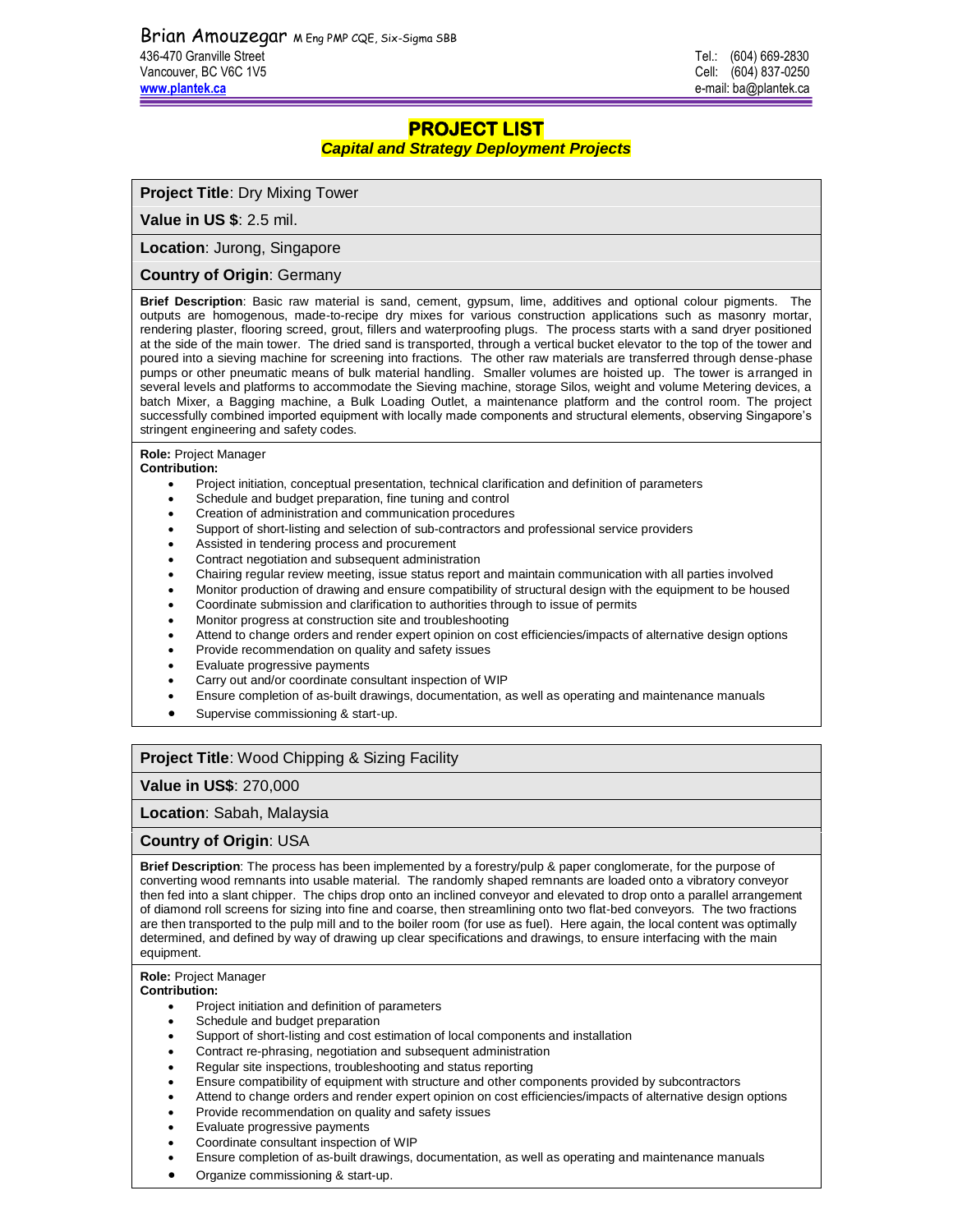## **Project Title**: Aerated Concrete Production Plant

### **Value in US\$**: 12 mil.

# **Location**: Johor, Malaysia

## **Country of Origin**: Germany

**Brief Description**: Primary input items are sand, lime, cement, water and an expansion agent. The output is extra light concrete elements in the form of blocks or panels. It's a modern building article that supports innovative architecture and cost efficiency in construction projects. The material has been successfully used in low cost housing projects in Europe, the Americas and Asia. Main components of the process are Sand Grinding Mill, Dosing Scales and Metering Devices, Moulds, Wire Cutting Equipment, Steam Curing Autoclaves and an optional Wire Mesh Welding Shop.

## **Role:** Project Manager

**Contribution:**

- Project initiation, conceptual presentation, technical clarification and definition of parameters
- Administer market research and identify optimum production plant location
- Support of selection of plant type and investment feasibility
- Coordinated use of end-product in a proto-type building project
- Provide liaison and coordination to form investing joint venture to own the project
- Facilitated board presentation and supported project approval process
- Schedule and budget preparation and fine tuning
- Creation of administration and communication procedures
- Support of qualification, short-listing and selection of sub-contractors and professional service providers
- Assisted in formulation of a standard tendering package
- Contract negotiation
- Chairing regular review meeting, issue status report and maintain communication with all parties involved
- Monitor production of preliminary design drawings and specifications
- Attend to change orders and render expert opinion on cost implications of alternative design options
- Provide recommendation on quality and safety issues

## **Project Title**: Traffic Management & Control Systems, Product Launch in SE Asia

**Value in US\$**: 400,000

**Location**: Singapore, as regional centre

## **Country of Origin**: Germany

**Brief Description**: The program comprised of three distinct focus areas, namely (a) Linear traffic control (highways); (b) Area traffic management (cities) and (c) Parking guidance systems. Geographical coverage included Singapore, Malaysia, Indonesia, Viet Nam, The Philippines and Thailand.

#### **Role:** Regional Program Manager

- Propose time table, establish administration procedures and obtain owner's approval
- Appoint country representatives and maintain communication
- Conduct technical market survey, in five country-markets, on prevailing traffic engineering standards
- Develop detailed budget and schedule
- Take part in regular review and strategy meetings with owner in Germany and in SE Asia
- Identify, qualify and support short listing of subcontractors
- Support contract negotiations
- Monitor production of conceptual design drawings
- Participate in system engineering and design detailing
- Coordinate submission to authorities, presentation and clarifications to facilitate permit endorsement
- Render advice on cost-benefit implications of adopting alternative design options
- Management of schedule, cost and progressive payments
- Provide recommendations on choosing optimum project representation in individual country-markets
- Research and render advice on safety and environmental issues
- Coordinate tendering process
- Coordinate consultant inspection of job sites
- Supervise preparation of technical documentation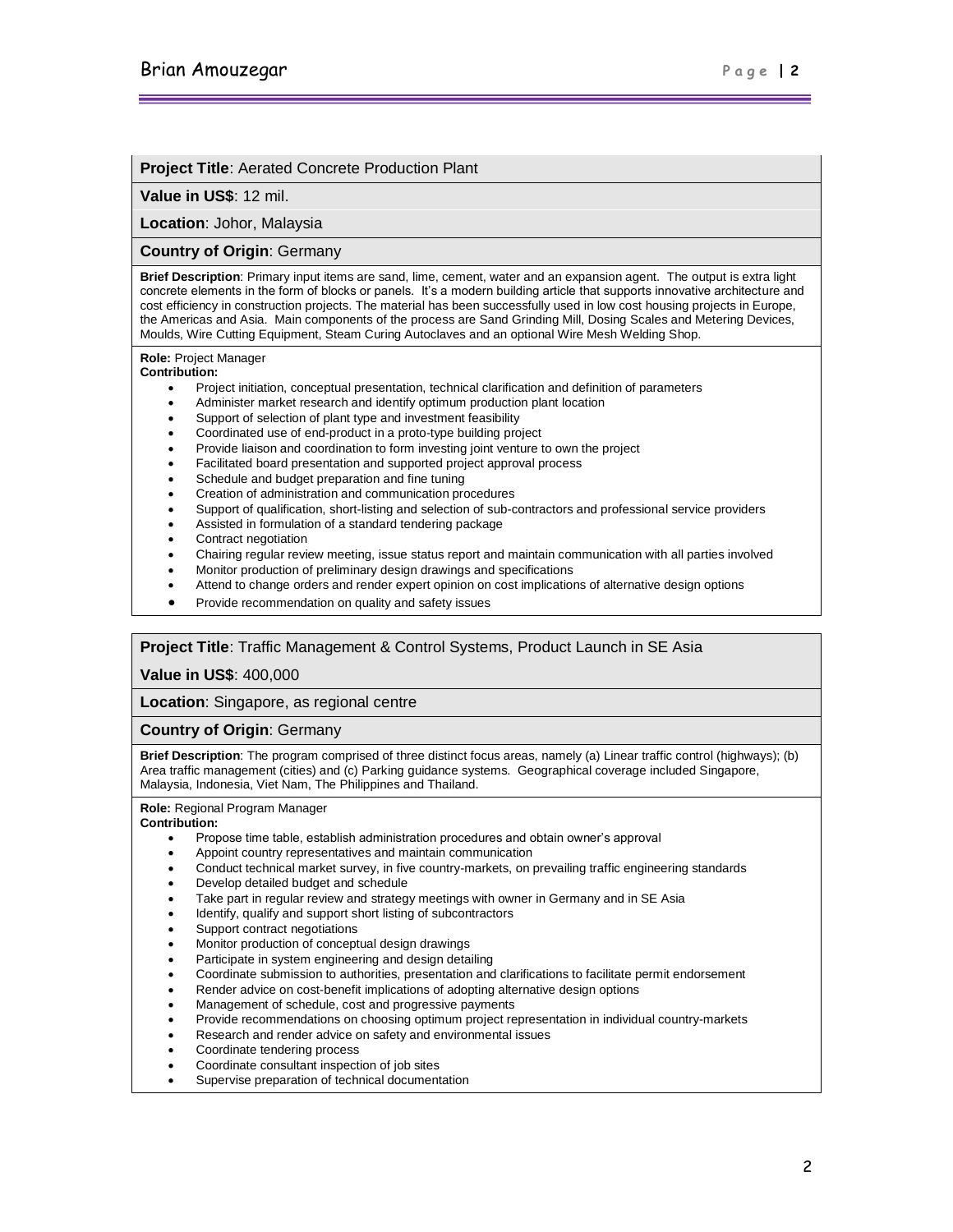### **Project Title**: Rolling Stock Maintenance Plant (Project Definition)

### **Value in US\$**: 1.7 mil.

## **Location**: Serendah, Malaysia

### **Country of Origin**: Germany

#### **Brief Description:**

The scope of work for project definition involved understanding of current situation, assessment of the operational needs in the foreseeable future, defining the project and formulating an action plan for dismantling the existing central maintenance facility (adjacent to the main station in downtown Kuala Lumpur) and building a state-of-the-art new facility to take over maintenance, repair and overhauling needs. The technical work included drawing up architectural design for the new facility that would be capable of carrying out periodical overhauling and scheduled/unscheduled maintenance work on locomotives, and other rail-going vehicles (passenger, service, freight, etc.) The project covered the whole scope of a plant engineering package that included access/auxiliary tracks, soil analysis and civil structural considerations, berth stations, personnel, shop/layout arrangement, power, ventilation, water supply and water treatment, compressed air supply, safety, lighting, equipment, weighbridge, quality assurance, communication and management. The underlying feature of the proposed design is the application of "air cushion" transport system for handling of large pieces, including cabins, within the facility. Unlike the traditional rectilinear arrangement of rails and turntables, free movement is made possible. Due to this new handling method, substantial space saving was made possible.

### **Role:** Resident Project Director

#### **Contribution:**

- Establish communication and administration procedures
- Liaise on legal/tax implications of setting up an off-shore site office for project execution
- Prepare cost budget and schedule forecasts
- Field survey and collection of data on current situation as well as future needs
- Provide liaison and coordination among project team and in communication with owner
- Support design of proposed access track, from main line to site, based on local standards and traffic rules
- Coordinate work with cost estimators for assessment of local components of work
- Monitor production of preliminary design drawings
- Ensure design process accommodates all different makes and types of work-piece components
- Participate in throughput calculation, conceptual engineering and design issues
- Take part in drafting specifications and putting together a typical tendering package
- Attend to modification orders and render advice on cost-benefit implications of alternative options
- Monitor progress of work and organize periodical review meetings
- Research and provide recommendations on local regulatory issues, construction codes and safety requirements
- Look after short-listing and pre-qualification of local contractors and professional service providers
- Supervise cost control and approve progressive payments
- Coordinate composition of final report and documentation

## **Project Title**: On-track Long Rail Welding System (x4)

## **Value in US\$**: 3.6 mil.

### **Location**: Repeated in four different sites in Iran

### **Country of Origin**: Austria

**Brief Description**: High performance, mobile (flash-butt) welding plant that carried out work cycles while on the track. The cycle includes; Unfastening-Cutting-Clamping-Alignment-Upsetting-Welding-Deburring-Quenching-Unclamping-Profile Grinding. Sequencing of the work cycle was studied and optimized to boost up efficiency to the European performance levels under comparable working conditions.

### **Role:** Project Manager

- Same as Track Laying & Relaying Train (see above) plus;
- Evaluation and comparison of electrical welding technology with Aluminio-Thermic (quality, capital expenditure and operating cost).
- Proposal for use of mobile joint welding system as a stationary plant to feed continuous track laying operations.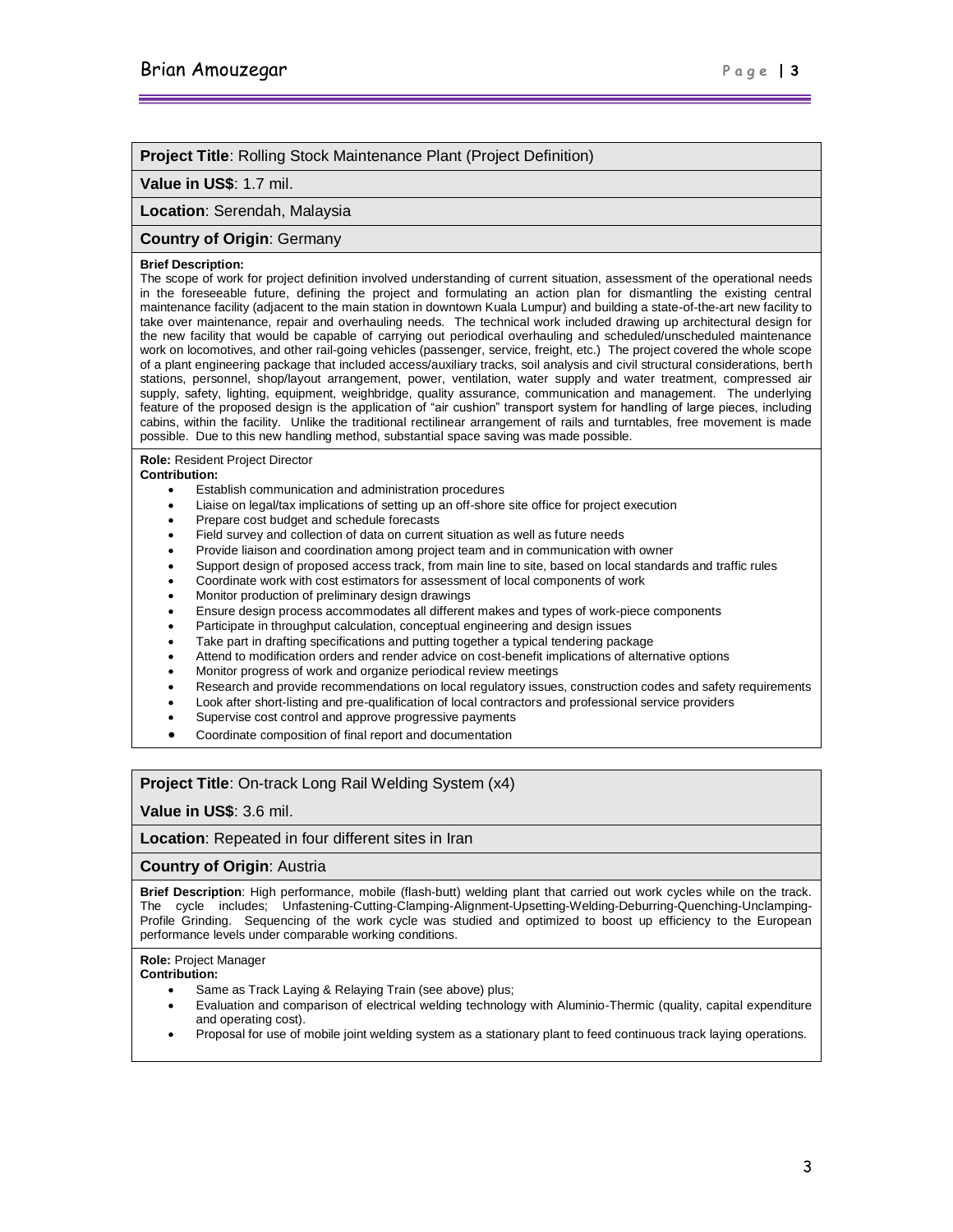## **Project Title**: Bagging & Palletizing Lines

### **Value in US\$**: 4.3 mil.

**Location**: TPC Singapore

### **Country of Origin**: Germany

**Brief Description**: The mechanical scope involved delivery of complete lines from the process outlet of the product through to storage. The system components are bagging, hot sealing, weighing, metal detection, printing, palletizing, shrink-wrapping and marking.

**Role:** Executive Representation

### **Contribution:**

- Appoint project manager and provide close supervision
- Initiate cost estimation and schedule preparation
- Support short listing and selection of subcontractors
- Facilitate definition of parameters and fine tuning technical scope of project
- Contract negotiations and administration
- Participate in review meetings
- Monitor cost and schedule progress reports
- Evaluate progressive payments
- Assist during tendering process
- Provide recommendation on quality, safety and environmental issues
- Support submission to authorities and permit processing
- Coordinate completion of as-built drawings as well as operations and maintenance documentation
- Supervise commissioning and start up

### **Project Title**: High Performance Rail Panel Assembly & Laying

**Value in US\$**: 2.8 mil.

**Location**: Karaj, Iran

**Country of Origin**: Austria & Germany

**Brief Description:** The process was implemented in two phases, namely assembly and laying. At the assembly site, there is an arrangement of two auxiliary stretches of rail tracks, laid in parallel to, and on one side, of the main line. The material (18 meter long rail branches, sleepers, rubber pads, rail fastener sets) are stored on one flat cars parked on the outer auxiliary track. The assembly tools would be located where the assembly works were to be carried out, that is in the longitudinal area between the main line and the inner auxiliary track. On the latter, a rail-going train would be situated, rolling forth and back to distribute material and load assembled panels onto another set of flat cars, waiting on the main line to carry the stacks of ready panels to the track-end under construction. As the work progresses, the assembly site would be moved forward, to a new location, nearer to the construction end of the main track.

On the panel laying fronts, two mechanized methods were applied. The first method involved a rail-going crane with a mechanical boom that would pick-up panels from the flat cars coupled behind, lay them a rough bed of ballast ahead, move onto the newly laid panel and repeat the cycle. A more efficient method was introduced and implemented at a later stage that utilized a gantry-type panel laying system instead of the rail going crane.

**Role:** Project Manager

- **Contribution:**
	- Same as Track Laying & Relaying Train (see above)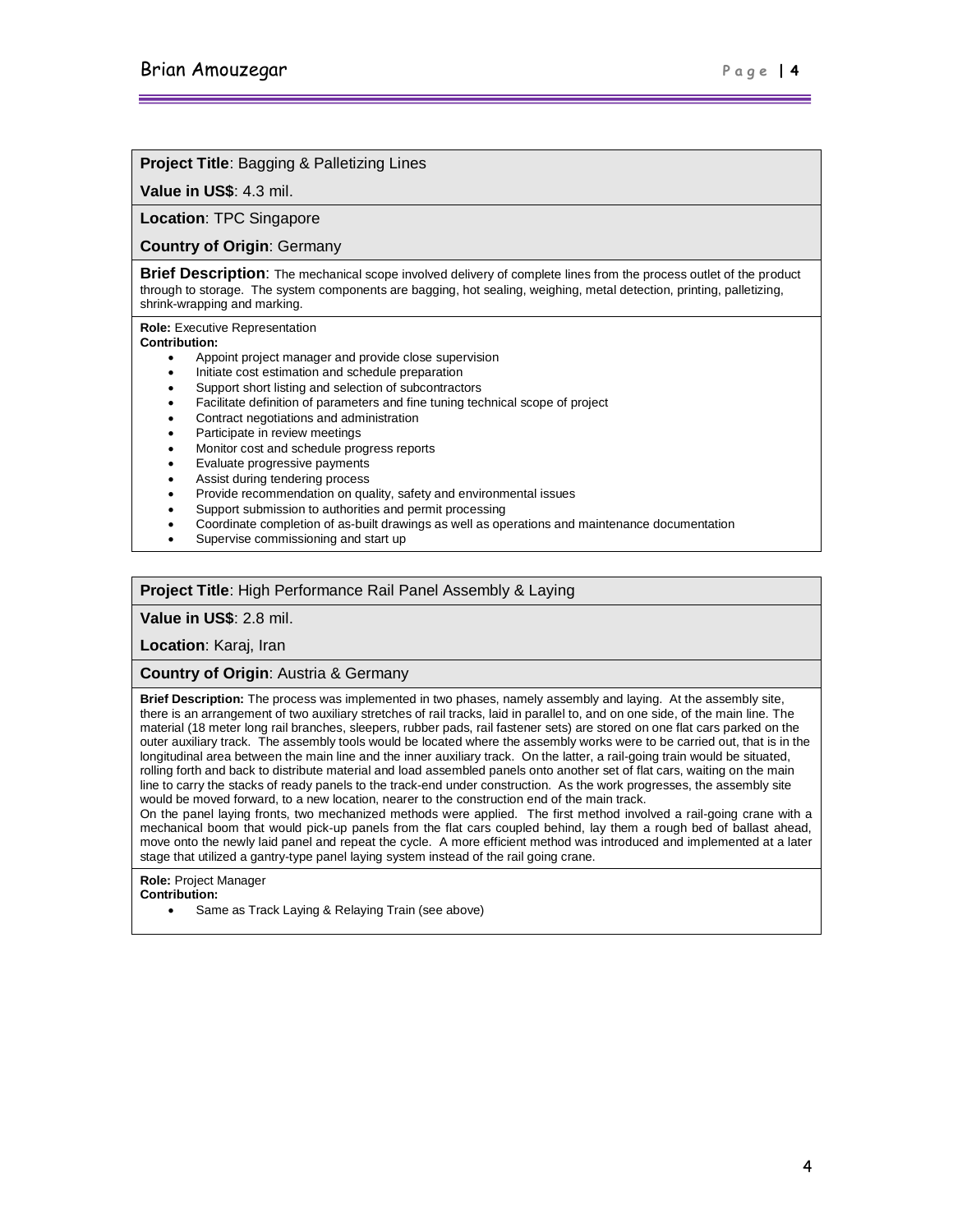## **Project Title**: Continuous Track Laying & Relaying System

### **Value in US\$**: 8 mil.

**Location**: Karaj, Iran

### **Technology Origin**: Austria & Germany

**Brief Description**: A contentious process that applies a high degree of automation to facilitate work efficiency, precision and consistency of track laying operations. The main components of the train are; Modified flat cars for material; Portal crane for sleeper handling; Sleeper feeding conveyor; Egg laying elevator; Rail positioning clamps; Grip sensor and other controls. A great deal of careful planning had to be carried out to ensure timely completion of the local works, in accordance with pre-specified quality standards. Furthermore, comprehensive classroom and site training were conducted on subjects pertaining to job organization. The scope of work covered the entire cycle of track laying. It included training (operations, scheduling, maintenance), procurement, supervision of local work, system assembly, commissioning and troubleshooting.

**Role:** Project Manager

- Project initiation, conceptual presentation, technical clarification and definition of parameters
- Facilitated board presentation and supported project approval process
- Schedule and budget preparation, fine tuning and control
- Creation of administration and communication procedures
- Support of short-listing and selection of sub-contractors, trades and professional service providers
- Assisted in tendering process
- Contract negotiation and subsequent administration
- Participate in design, engineering and drawing up specifications
- Attend regular review meeting, issue status report and maintain communication with all parties involved
- Monitor production of drawing and ensure interfacing system components from various sources
- Coordinate delivery schedule for main equipment and articles provided by the railroad company
- Monitor progress at construction/assembly site to ensure compliance with quality standard
- Attend to change orders and render advice on cost implications of alternative design options
- Provide recommendation on quality and safety issues
- Evaluate progressive payments
- Carry out and/or coordinate consultant inspection of WIP
- Ensure completion of as-built drawings, documentation, as well as operating and maintenance manuals
- Supervise commissioning & start-up.
- Conduct training on scheduling and sequencing, time study to optimize performance rate
- Coordinate project inauguration and VIP briefing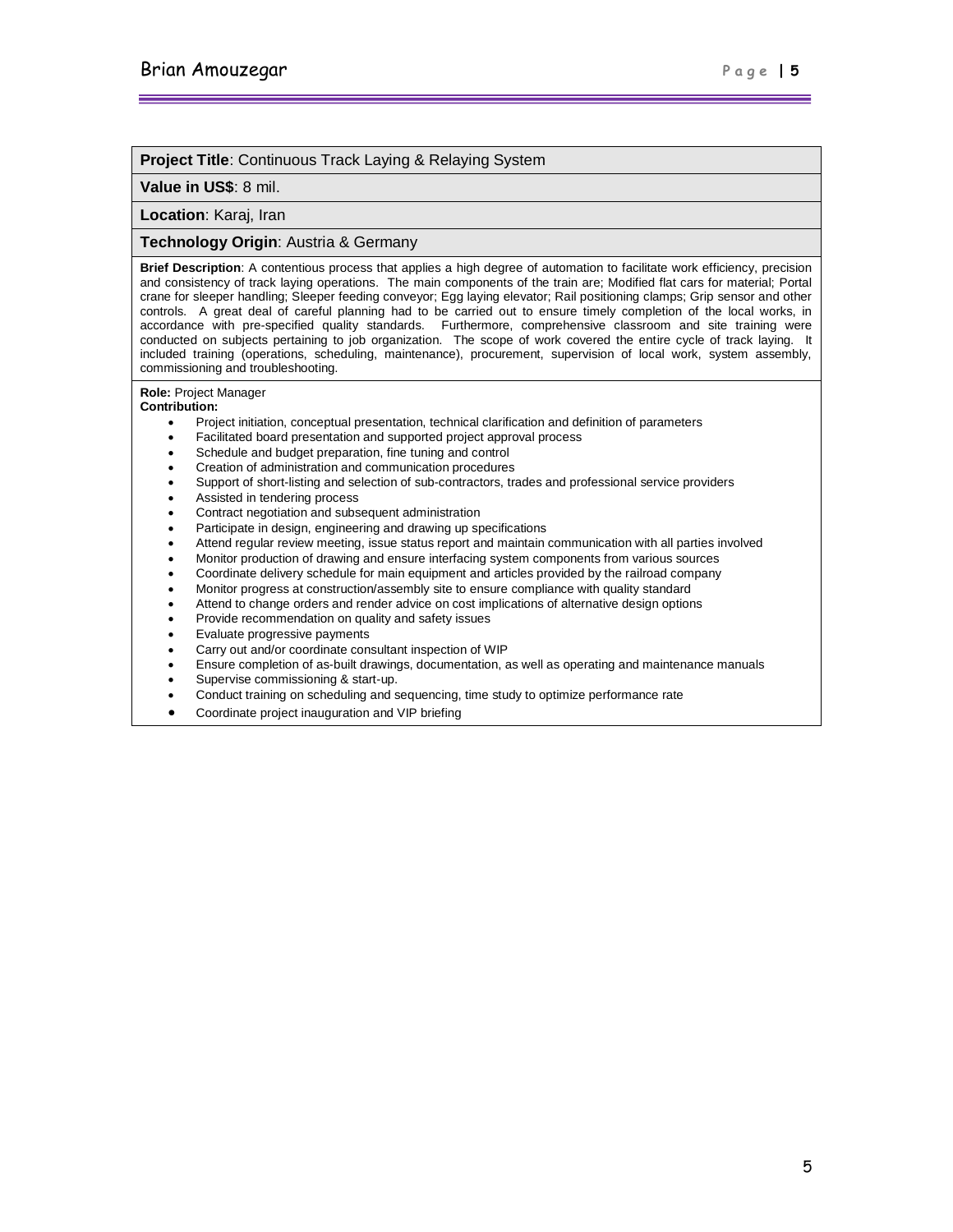### **Project Title:** Sanitary Valve Production (a program of 6 projects)

**Value in US\$**: 6.2 mil.

**Location**: Four different cities in Iran

**Country of Origin**: Italy & Germany

**Brief Description**: Main equipment included multi-spindle automatic lathes, transfer lines, die casting and polishing machines, assembly, testing, quality assurance stations as well as electroplating plants with a water treatment facilities.

**Role:** Program Manager

#### **Contribution:**

- Project initiation, conceptual presentation, technical clarification and definition of parameters
- Schedule and budget preparation, fine tuning and control
- Creation of administration and communication procedures
- Support of short-listing and selection of sub-contractors
- Assist in tendering process
- Contract negotiation and subsequent administration
- Advice on project accounting and cost/schedule control issues
- Chairing regular review meeting, issue status report and maintain communication with all parties involved
- Monitor production of drawing and ensure compatibility of site conditions with the equipment to be housed
- Coordinate submission and clarification to authorities through to issue of permits
- Monitor progress at job site and troubleshooting
- Attend to change orders and render expert opinion on cost implications of alternative design options
- Provide recommendation on quality and safety issues
- Evaluate progressive payments
- Carry out and/or coordinate consultant inspection of WIP
- Coordinate completion of as-built drawings, documentation, as well as operating and maintenance manuals
- Supervise commissioning & start-up followed by process optimization.

### **Project Title**: Engine Valve Production Line

**Value in US\$**: 2.8

**Location**: Mazandaran, Iran

## **Country of Origin**: Germany

**Brief Description**: The heart of the process is based on the centre-less grinding principle. Other stations are hot forging, induction hardening, electroplating, marking and packing. The process also included a specially designed blank handling system comprising of transfer conveyors, magazines and feeders. Special attention was given to the quality control instrumentation to ensure OEM qualification and export worthiness.

**Role:** Project Manager

**Contribution:**

Same as Sanitary Valve Production (see above)

**Project Title**: Shock Absorber Production equipment (8 projects)

**Value in US\$**: 11 mil.

**Location**: Guilan, Iran

### **Country of Origin**: Switzerland & Germany

**Brief Description**: High speed stamping press shop, induction hardening machine, precision brazing & soldering equipment, super-finishers, electroplating plant and testing instruments.

**Role:** Project Manager

**Contributed Tasks:**

Same as Sanitary Valve Production (see above)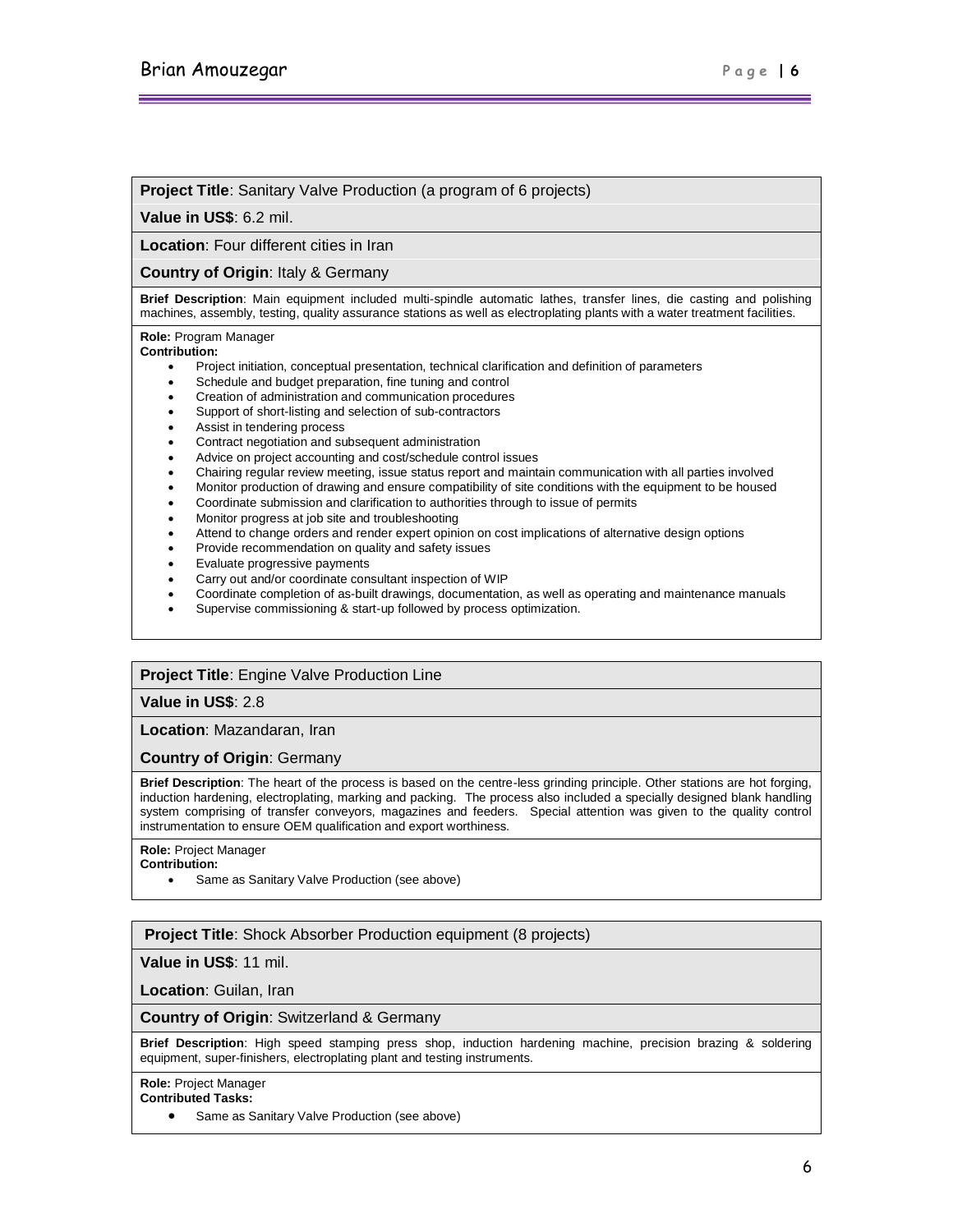## **Project Title**: Mechanization of Track Maintenance Operations

### **Value in US\$**: 9.3 mil.

**Location**: Three different regions in Iran

### **Country of Origin**: Austria, Germany & Ireland

#### **Process Summary**:

Ballast cleaning is a heavy-duty and contentious track operation that involves (1) Chain-scraping old ballast from under the track. (2) Transporting the old ballast into the screening compartment for sizing. (3) Disposing of the over-andundersize gravel/dust, by means of an adjustable conveyor shoot to the track-side or alternatively to an auxiliary open top wagon. (4) Returning of the accepts to under the track. (5) Measuring deficit volume of ballast. (6) Ballast replenishment. (7) Tamping. (8) Track stabilizing.

Others systems included Self Propelled Conveyors; Rail-road towing cars; Service Cars; Ballast Regulators/ Distributors; Tamping-lining-levelling Machines; Dynamic Track Stabilizers; Ultrasonic Crack Detectors; Synchronized Lifting Jacks; Re-railing and Accident Cranes.

**Role:** Resident Co-ordinator

### **Contribution:**

- Project initiation and support of feasibility study, including ROI analysis
- Work out forecast for capital expenditure and project execution schedule
- Participate in design, engineering and drafting of specifications
- Administer tendering process
- Render advice and opinion to facilitate optimal selection of equipment and optional accessories
- Contract negotiations followed by order processing and contract administration
- Monitor production of preliminary design drawings and typical operating cycles
- Provide coordination and liaison on delivery schedule through to commissioning and acceptance
- Monitor progressive payments
- Regular site inspections to ensure preparation and interfacing
- Organize tailored training courses on operations, work organization and maintenance
- Ensure completion of as-built drawings, documentation, as well as operating and maintenance manuals
- Supervise commissioning & start-up.
- Troubleshooting and monitoring field operation to optimize performance rates

## **Project Title**: Upgrading of Manual Track Maintenance Operations

**Value in US\$**: 1.4 mil.

**Location**: Tehran, Iran

## **Country of Origin**: Austria & Germany

### **Brief Description:**

Project involved evaluation of current work methods, procedures and efficiencies followed by expert opinion on requirements, approval and project execution. Scope of delivery included technical evaluation/selection of the following equipment, procurement, commissioning and training of operating and maintenance personnel. Rail-going Service Vehicles (Gang Cars) Rail Cutters Single Tyne Tampers Torque Control Wrenches Panel Replacing Equipment Rail Profile Grinders (head, web and base)

**Role:** Resident Coordinator

**Contribution:**

Same as Mechanization of Track Maintenance operations (see above)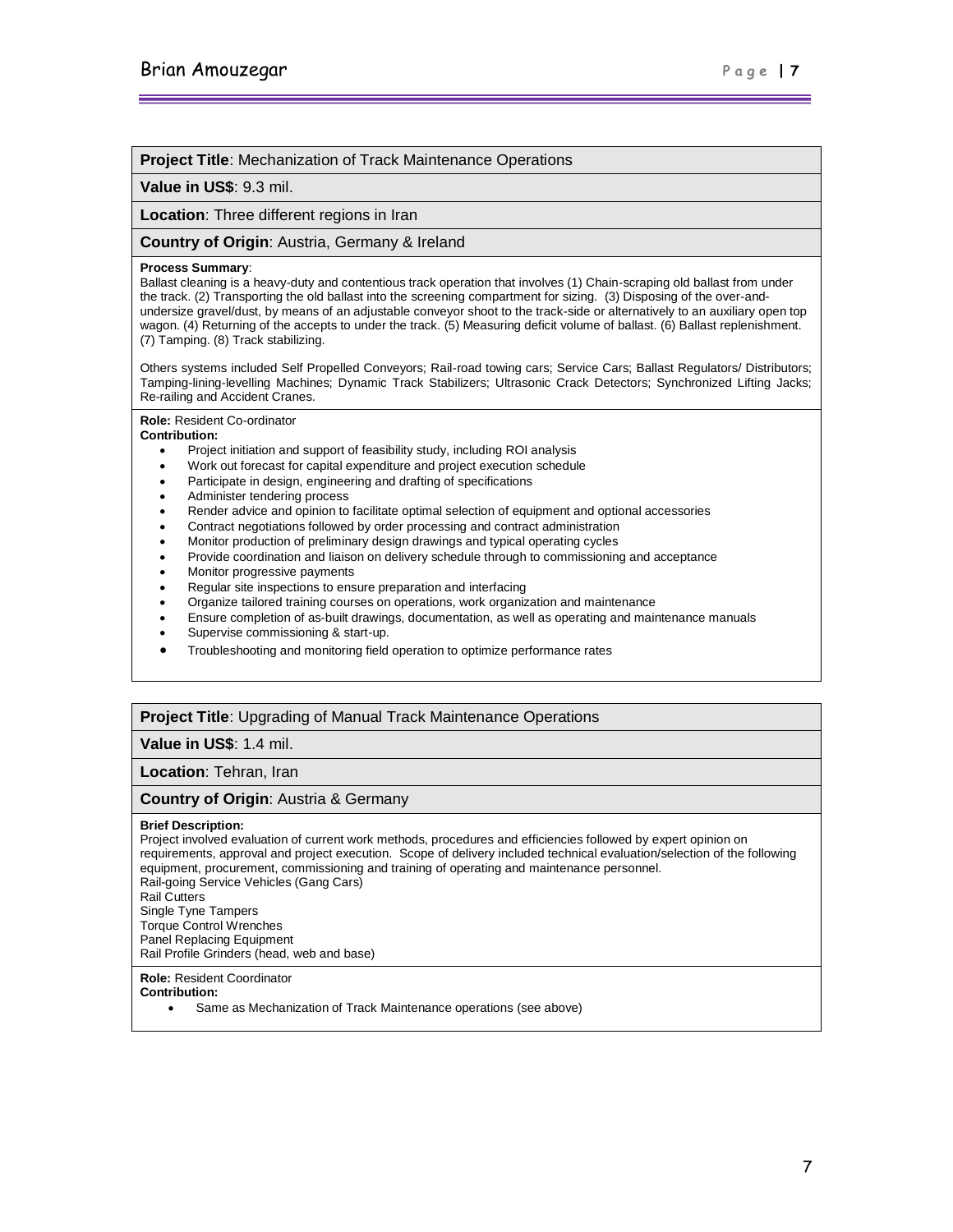### **Project Title**: Wheel-set Maintenance Plant

**Value in US\$**: 3.7 mil.

**Location**: Tabriz, Iran

## **Country of Origin**: Germany

**Brief Description**: Cabins of the railway vehicles are lifted up to release the undercarriage, due for service. The brakes, bearings and wheel-sets are disassembled from the bogie frame. Through a rectilinear arrangement of rails and turntables, the wheel-sets are guided to a Portal Wheel Lathe. The machine clamps each set from the axle area and put it in position for an onward process of pre-measurement followed by re-profiling, marking and dynamic balancing. The other undercarriage components (i.e. brakes, bearings, frames, coil and parabolic springs) are guided to designated service areas for washing, inspection, repair and oiling before they join the re-profiled wheel-sets for assembly and checking out.

**Role:** Project Representative

### **Contribution:**

- Cycle-time and work sequence analysis to support feasibility examination, approval and project initiation
- Cost and schedule forecast
- Administer tendering process
- Support of contract negotiation and optimum selection of optional accessories
- Contract supervision and administration
- Attending to traffic engineering and access issues
- Fine-tuning of plant engineering issues (capacities, material handling, layout, utilities)
- Ensure interfacing with building works, regular site inspections and participate in review meetings
- Coordination of delivery through to installation, commissioning, start up and optimization
- Coordinating training courses and availability of operation and maintenance manuals

## **Project Title**: Drive-in Under-floor Wheel Lathe Shop

**Value in US\$**: 2.6 mil.

**Location**: Tehran, Iran

**Country of Origin**: Germany

**Brief Description:** An in-ground installation, the re-profiling shop is laid out in a roll-through arrangement. By taking advantage of gravity force, considerable time and efforts are saved. With this system, there is no need to dismantle and re-assemble the wheel sets, for profile turning, corrections and balancing.

**Role:** Project Representative

**Contribution:**

Same as Wheel-set Maintenance Plant (see above)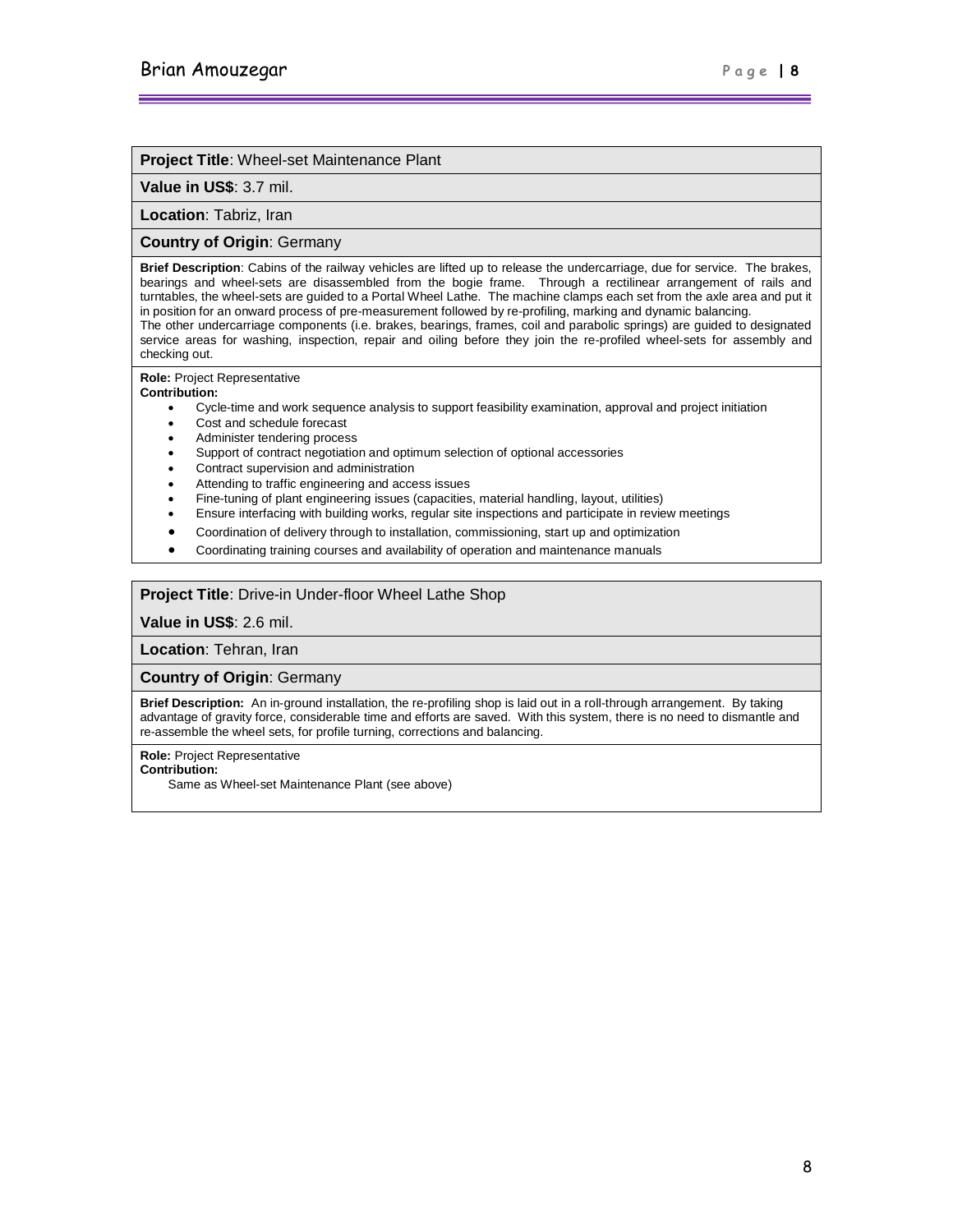## **Project Title**: Corporate Restructuring for Regional Operations

### **Value in US\$**: N.A.

**Location**: Singapore

## **Country of Origin**: Germany

**Brief Description**: This project involved the entire cycle from re-assessment of market opportunities, road-mapping a progressive re-positioning plan, evaluating existing inventory of people and working tools, organizing training, hiring new talents, design and implementation of control and incentive mechanisms, upgrading working tools (hardware/software), expansion of regional representation and re-instating corporate chains of command.

**Role:** Executive Director

### **Contribution:**

- Initiate project and obtain approval from head office board of directors
- Establish cost-schedule forecasts as well as control mechanisms
- Set up administration procedures and target organization chart
- Identify, shortlist, qualify and hire consultants (market research, recruiting, management, etc.)
- Contract negotiation and administration
- Monitor schedule and approve progressive payments to consultants
- Examine market assessment reports and maintain constant liaison with head office
- Take part in regular review and strategy meetings at head office
- Prepare, present and modify proposals on strategic directions to facilitate approval by head office
- Develop detailed budget and seek board approval
- Organize supplementary training courses (AutoCAD, accounting, project & office software) to existing staff
- Hire new staff and organize internal orientations and on-the-job training
- Evaluate, select and purchase new working tools, hardware and software
- Create a holding and corporate structure based on head offices approval to accommodate new activities
- Issue monthly progress report
- Design and install rigorous cost/schedule control procedures and project accounting
- Monitor shift from old to new environment and attend to optimization issues.

## **Project Title**: Corporate Downsizing

### **Value in US\$**: N.A.

**Location**: Singapore

### **Country of Origin**: Germany

**Brief Description**: This project involved completion and/or delegation of WIPs pertaining to the programs to be discontinued. Additionally, release of redundant staff, re-sale of assets, termination of contracts and relocation to smaller premises.

#### **Role:** Executive Director

#### **Contribution:**

The entire work, based on Board approvals and guidelines.

## **Project Title**: Construction of Affordable Housing, Phase II / Habitat for Humanity

**Value in US\$**: 200,000

**Location**: Burnaby, BC

## **Country of Origin**: Canada

**Brief Description**: This is a work-in-progress that involves building a row of town homes. Resources comprise of volunteers, raised funds and in-kind donations of material/equipment/services.

**Role:** Member of Construction Committee/Project Management

- Contributed to the planning & budgeting phases and assignment of task leaders.
- Did hands-on construction work onsite as a volunteer for building town homes in Burnaby.